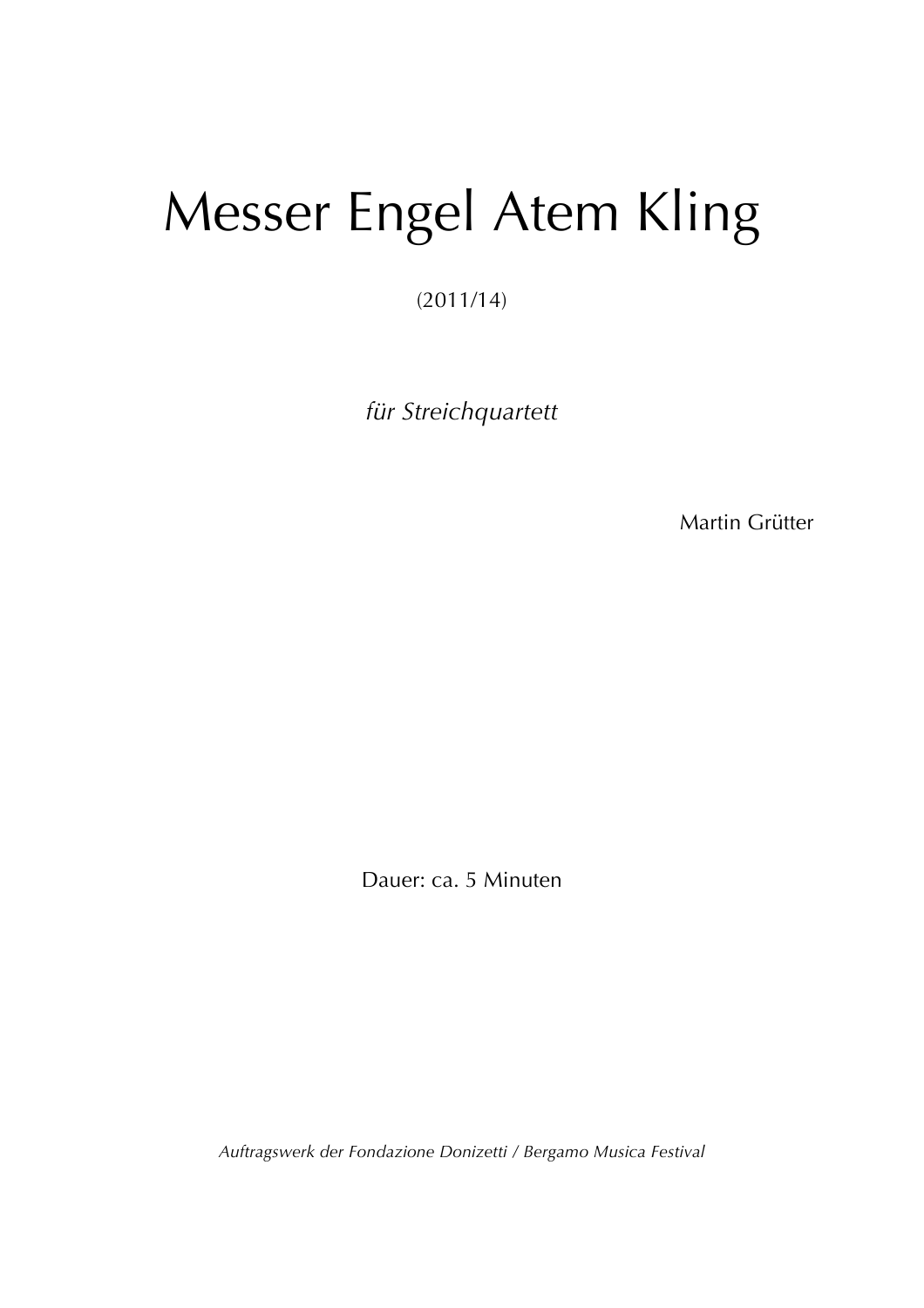## **Annotations**

Listen to Turtle Island String Quartet. Listen to Kronos Quartet.

– I even created a playlist for you guys: *www.martingruetter.de/stuff/messer –*

## **Rock articulations.**

When you see a sign like that:  $\overline{A1}$ ,  $\overline{A2}$ ,  $\overline{A3}$ ,  $\overline{A4}$ , it means: play one of the following "rock articulations". These are imitations of rock band instruments on strings. You'll find all the techniques demonstrated in two tiny videos called "How to play rock viola". These are in your YouTube-playlist aswell.

The techniques are in detail:

*Articulation 1.* **A1.**

Next to the bridge, hard attacks, full pressure, lower half of the bow, very thick, dense, intense tone. Should sound like a heavily distorted electric guitar. Cf. "How to play rock viola – pt  $1$ ",  $0'14-0'24$  and  $0'40-1'13$ 

*Articulation 2.* **A2.**

Left hand: Don't press fingers completely down. Bow: full pressure, change between tasto, ordinario and sul pont. as indicated in the score:

- t tasto
- o ordinario
- p ponticello
- px extreme ponticello

Should sound like an overdriven melody guitar.

Cf. "How to play rock viola – pt II"

## *Articulation 3.* **A3.**

Less pressure, upper half of the bow, throw bow on the strings so that it bounces back. Play fast notes as ricochet. Should sound like a lighter, lesser distorted rhythm guitar. Cf. "How to play rock viola – pt I", 0'24–0'38 and 2'05–2'37, ricochet: 2'37–2'50

## *Articulation 4.* **A4.**

Damp the upper strings with your left hand. Play next to the bridge, with very high pressure. Should sound very high, distorted, without definite pitch. Cf. "How to play rock viola – pt  $I$ ",  $1'13-1'40$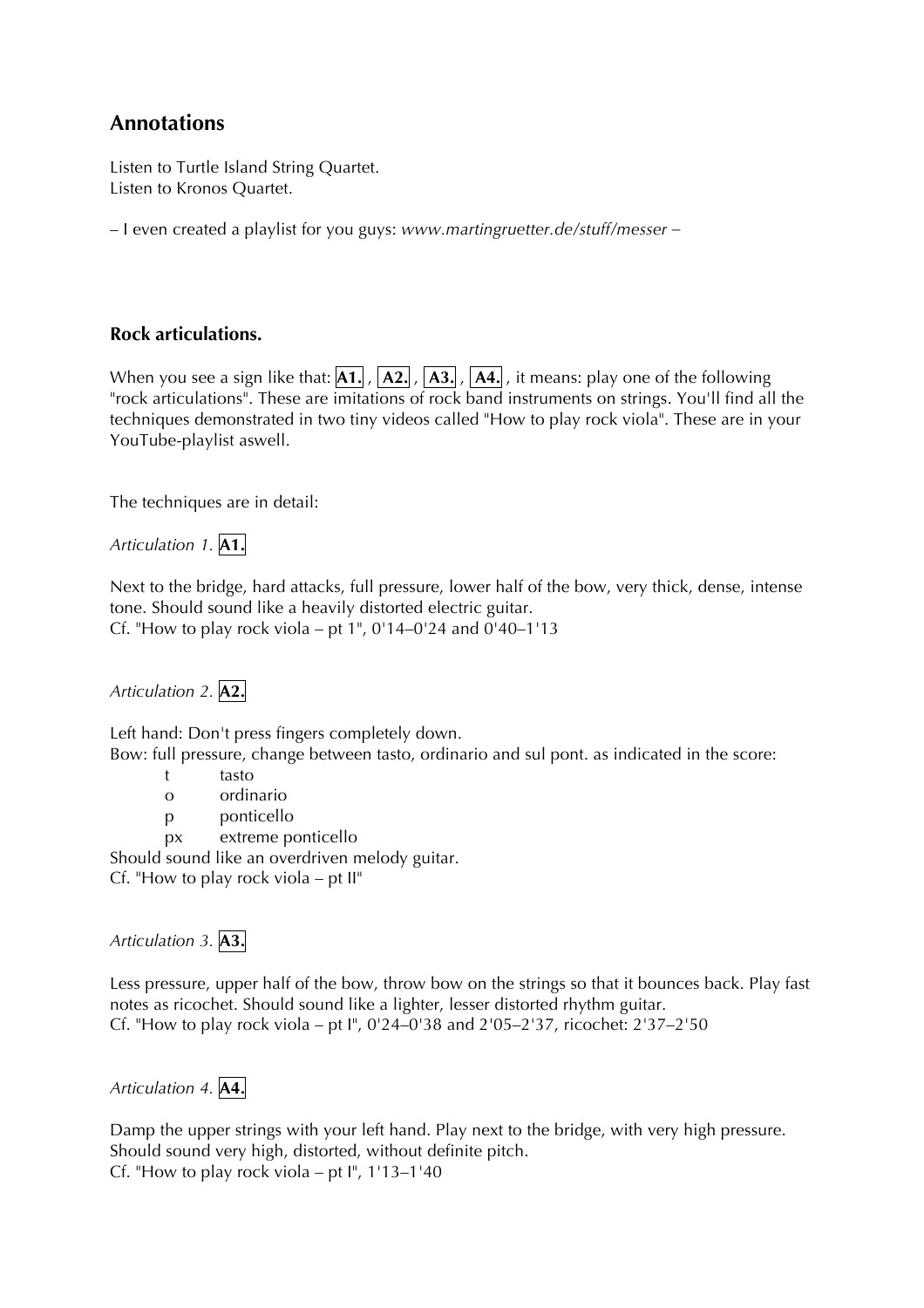*Articulation 5.* **A5.**

Like A4, but use the two lower strings. Should sound in the middle range, distorted, without definite pitch.

*Articulation 6.* **A6.**

Like A5, but with a bowing like in A3. Cf. "How to play rock viola – pt  $I$ ",  $1'41-1'53$ 

*Normal Articulation.* **A ord.**

No rock articulation any more. Play articulation as indicated in the score.

## **Grey notes.**

Whenever you encounter grey notes in the score:

Imagine to be in a rehearsal and to interrupt in the middle of a piece. Some players continue to play "on their own", practising certain passages, playing simple melodies for fun etc. These are the grey notes. Play exactly the notated rhythm, but change your attitude:

- play more casual, less intense, with little pressure
- if you have to play open strings pizz., you can (if you like) take your instrument from your shoulder, hold it like a guitar, or hold it upright with its bottom in your leap

#### **Violins, viola.**

If (if!) you like, if (if!) you feel comfortable with it, if (if!) it fits into the concert situation: play standing (cf. Turtle-Island-String-Quartet-Video: Gypsy Eyes, in your playlist).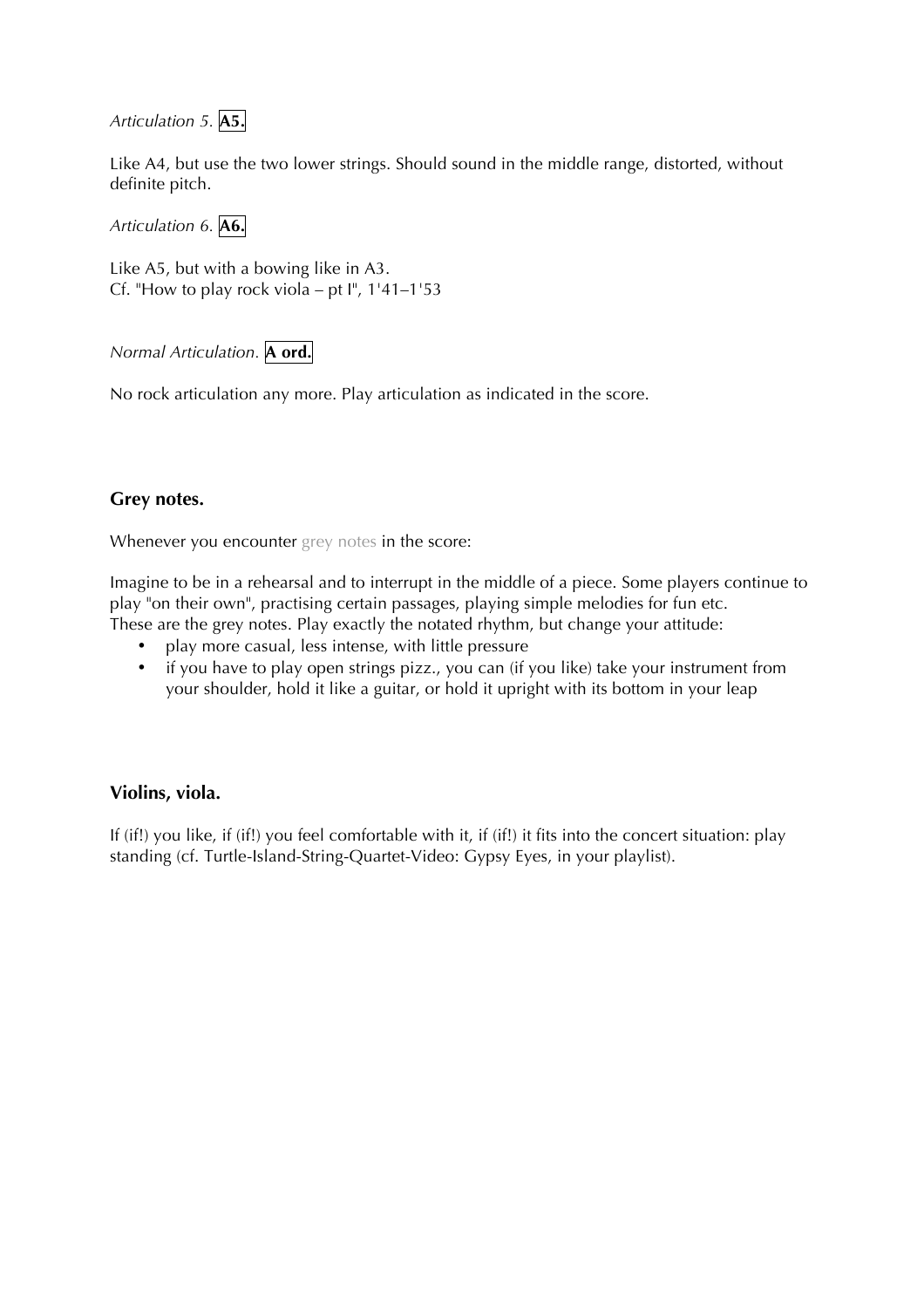

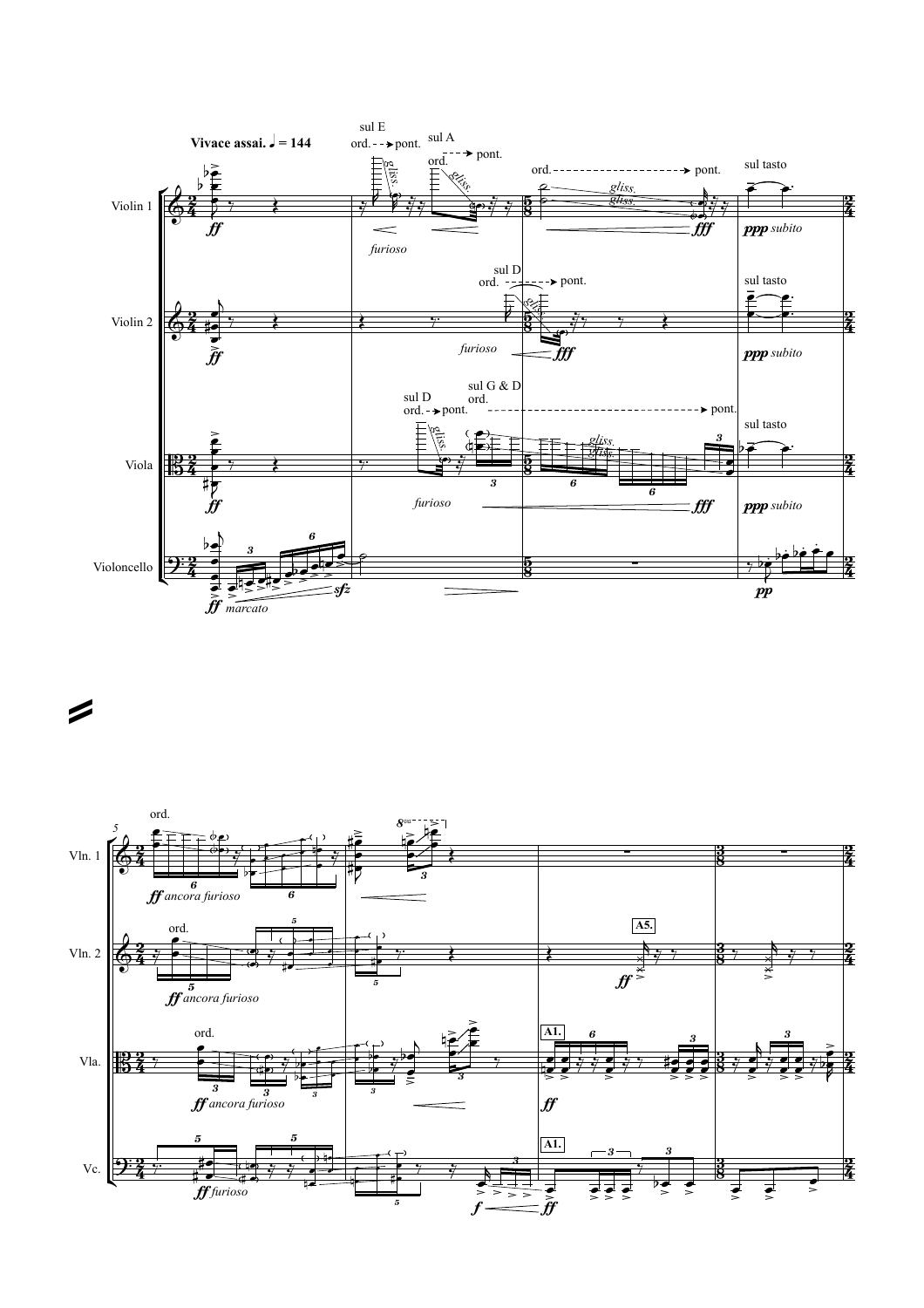

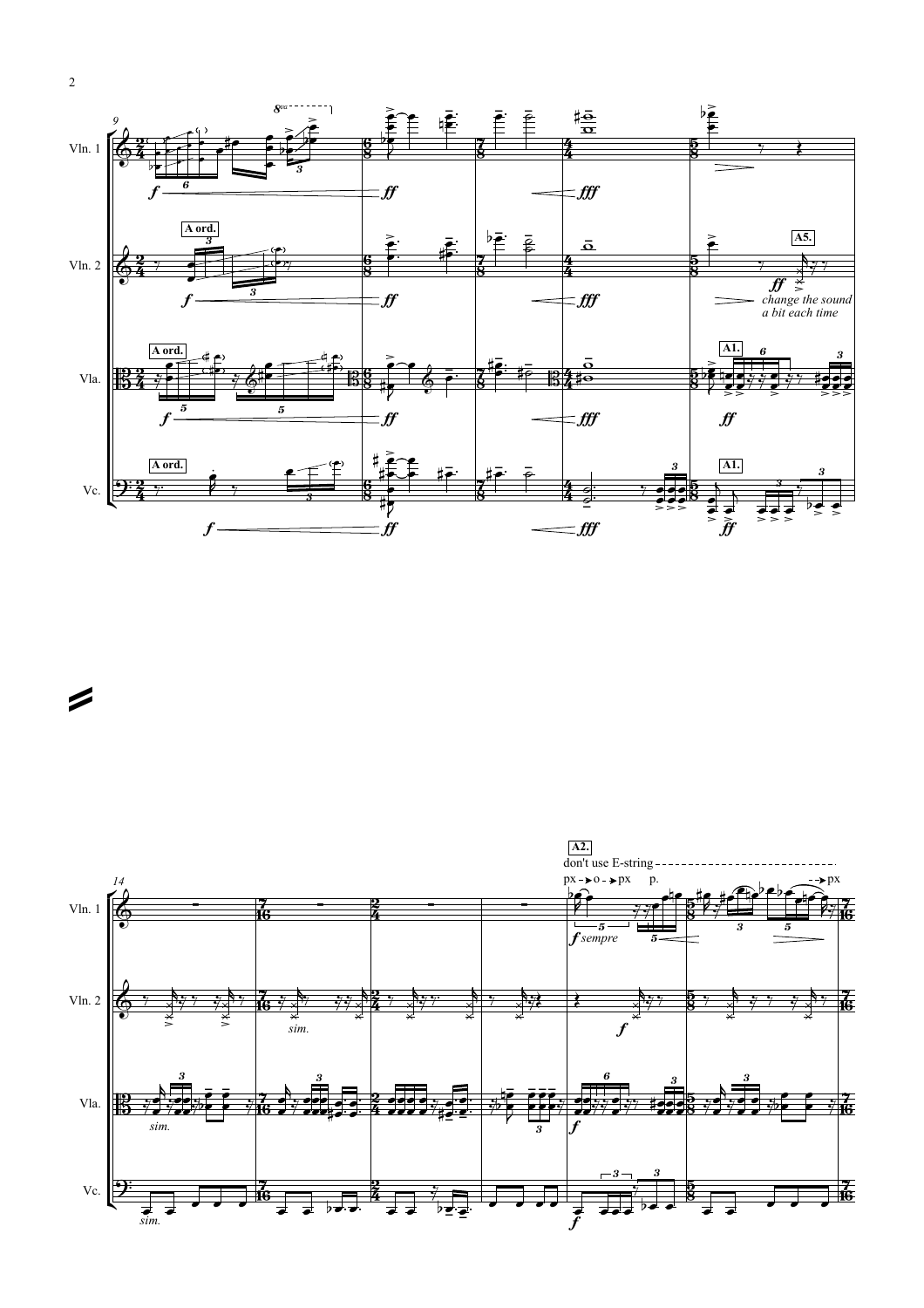



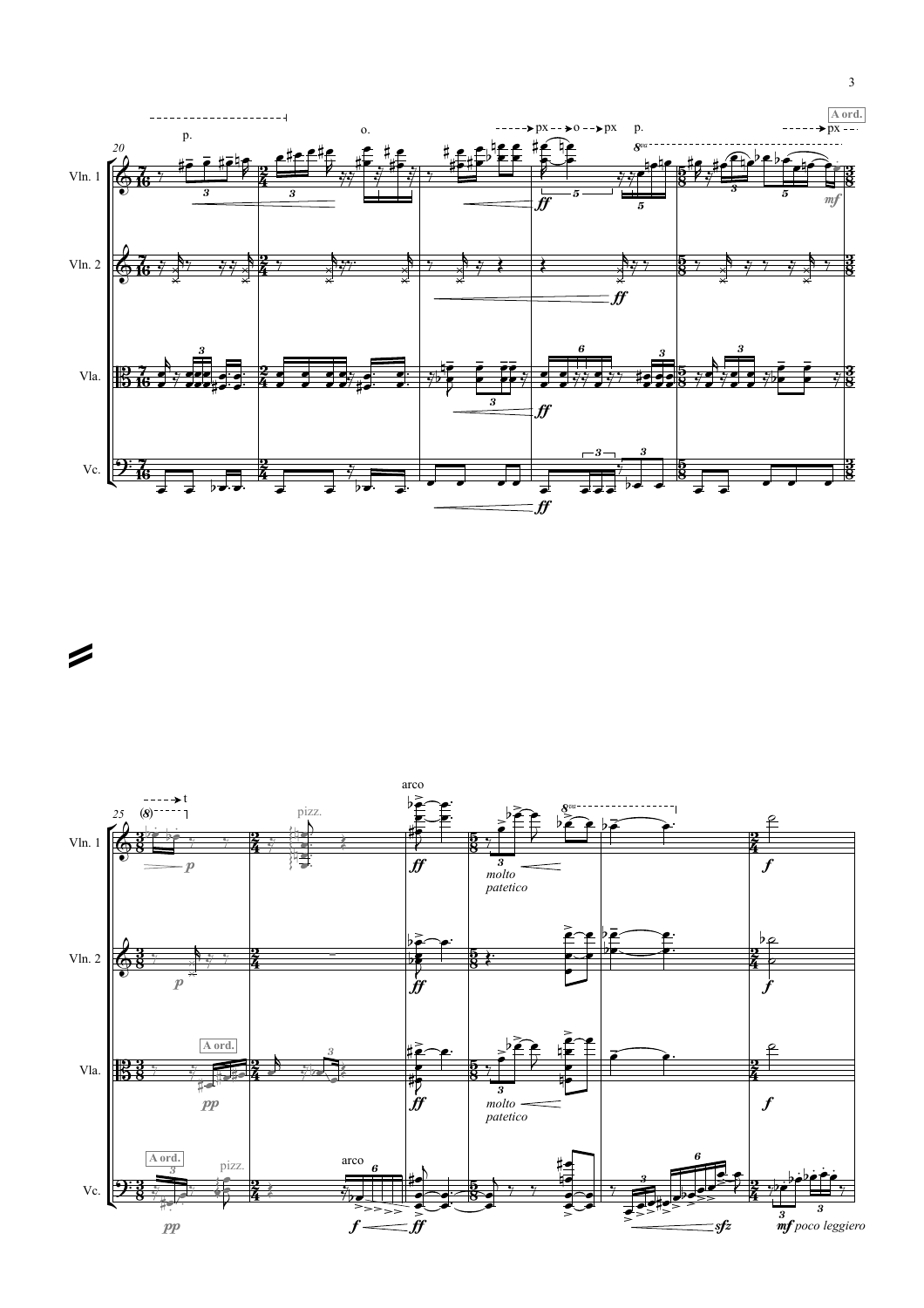